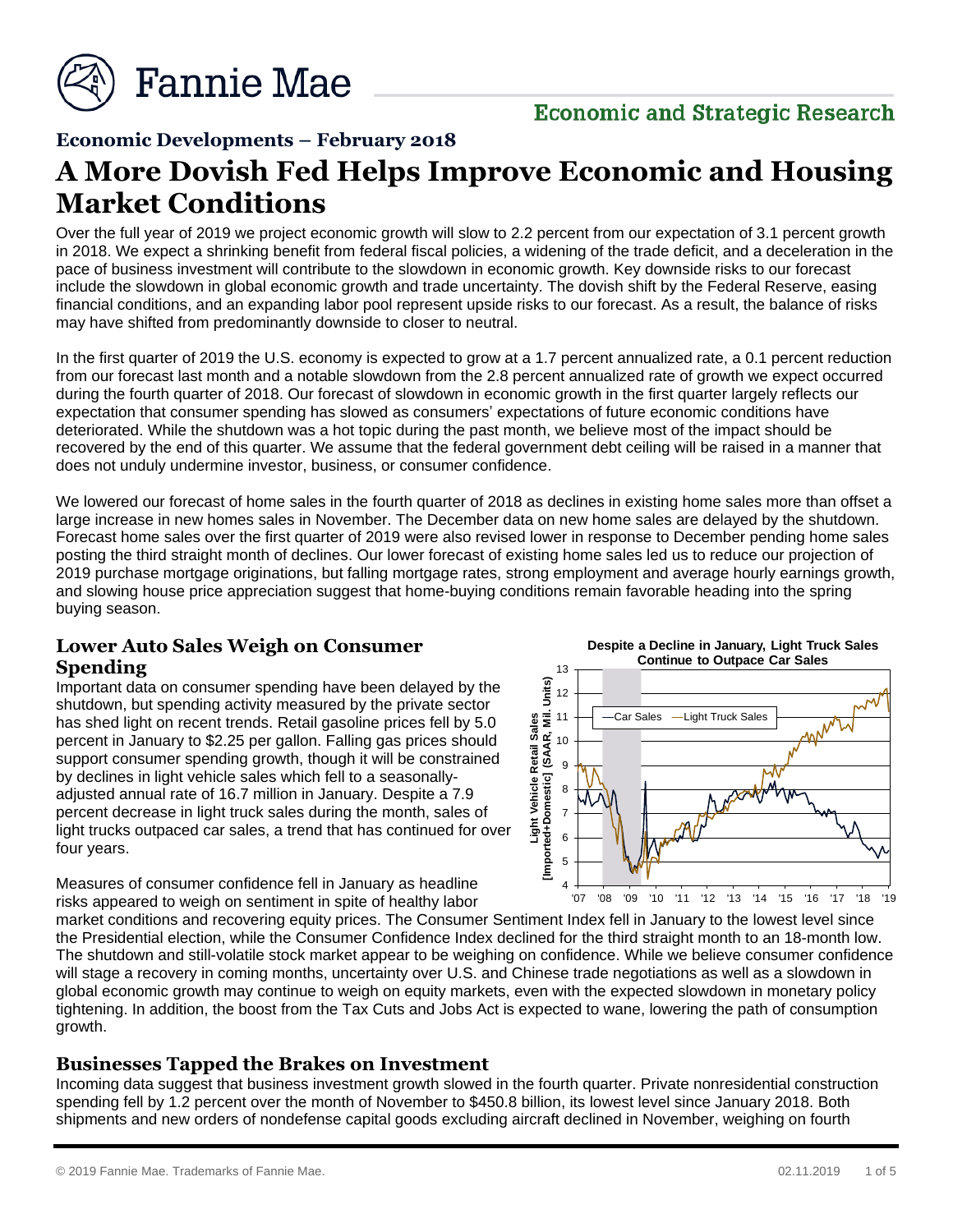

quarter equipment spending and suggesting that spending will have had little momentum heading into 2019. On a more positive note, the Institute for Supply Management (ISM) Manufacturing Index rebounded to 56.6 in January. Readings above 50 indicate that the manufacturing industry is growing. While the gain reversed only about half of the drop in the prior month, it demonstrated resilience in the sector amid trade uncertainty and slowing global economic growth.



**The Trade Deficit Shrinks in November and Suggests Less Inventory Investment** The U.S. trade deficit narrowed sharply in November to \$49.3 billion from \$55.7 billion in October. The smaller deficit reflected a 2.9 percent decline in imports to \$259 billion while exports fell 0.6 percent to \$210 billion. The decline in imports is the first monthly drop since April 2018 while the decrease in exports over the month is its fifth in the past six months and may reflect the slowdown in global economic growth as well as past dollar appreciation. The improved trade deficit offset weakness in the November factory orders report and boosted our fourth quarter growth forecast.

After adding to growth in the third quarter of 2018, private inventories are expected to have been a drag on fourth quarter growth as the decline in imports over the month of November points to less inventory-building.

The U.S. trade deficit is expected to widen in the first quarter. The drop in the new exports orders and import components of the ISM Manufacturing Index suggests that exports growth should moderate in the first quarter while import growth should accelerate. However, the trade-weighted exchange value of the U.S. dollar weakened 1.5 percent in January and should slow the pace of the widening in the trade deficit. As the dollar weakens, foreign goods and services become more expensive to American consumers and U.S. goods and services become less expensive to foreigners; however, the responses can lag.

# **Strong Job Growth Signals a Healthy Labor Market**

The U.S. economy added 304,000 jobs in January, its largest monthly increase since February 2018, despite the shutdown that covered the first 25 days of the month. Although parts of the government had ceased operations during the reference week of the Establishment Survey used to calculate job growth, the furloughed workers were not considered unemployed because Congress passed and the President signed legislation guaranteeing back pay for all federal workers when they returned to work. The January jobs report suggests that the impact on federal contractors was likely minor relative to the performance across the entire economy.



**The Labor Force Participation Rate of Prime Working Adults Reaches Eight-Year High**

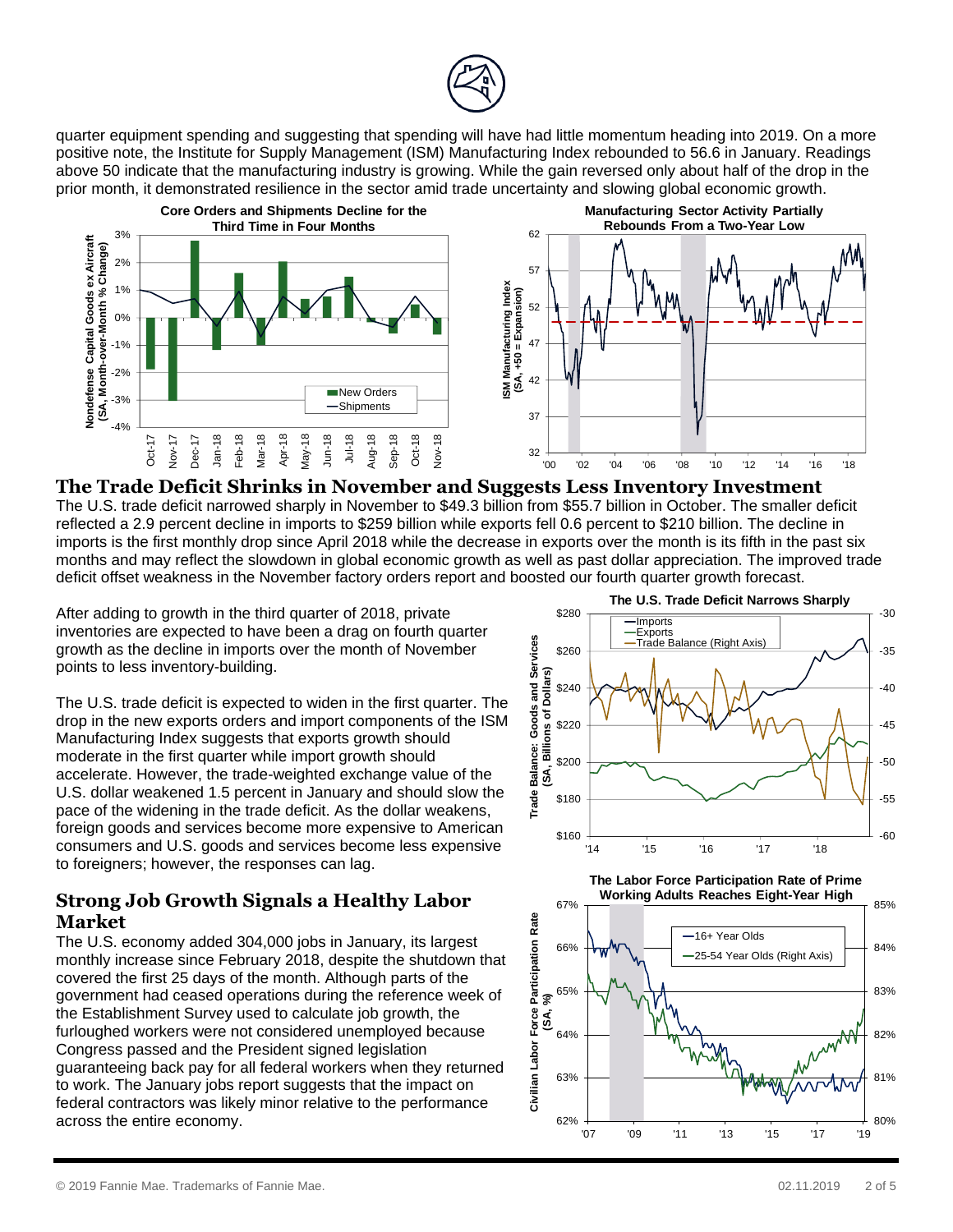

The unemployment rate edged up a tenth to 4.0 percent in January, reflecting the government shutdown. In the Household Survey, many furloughed workers were counted as temporarily unemployed for the month of January though some were misclassified as employed but absent from work, thereby limiting the increase in the unemployment rate. It is likely the unemployment rate will be adjusted downward in the February release. Amid a still low unemployment rate and strong job growth, the labor force participation rate reached 63.2 percent in January driven by prime age workers, those between 25 and 54, whose participation rate climbed to the highest level since April 2010. The rising labor force participation rate should help alleviate labor shortages reported by many industries and keep wage pressures contained, providing room for increased hiring without adding significant inflationary pressures.

#### **Slowing Global Growth, Trade, and Political Uncertainty Pose Downside Risks**

Several factors present downside risk to our baseline forecast. Evidence of a slowdown in foreign economic growth continues to mount. Germany's economy grew by 1.5 percent in 2018 after climbing by 2.2 percent the prior year. China's economic growth slowed to 6.6 percent last year, decelerating from 6.8 percent in 2017 and marking the slowest pace of growth in 28 years. The International Monetary Fund (IMF) expects global economic growth to weaken to 3.5 percent in 2019 from an estimated 3.7 percent in 2018. A slowdown in foreign economic growth could dampen foreign demand for U.S. goods and services, widening the U.S. trade deficit. With the U.S. economy also expected to slow this year, the deceleration in global economic growth may result in less international trade overall, which would lower our estimate of the U.S. economy's sustainable rate of growth.

After agreeing to a 90-day truce beginning on December 1, a resolution to the trade dispute between the U.S. and China remains elusive. As of this writing, Treasury Secretary Steven Mnuchin, U.S. Trade Representative Robert Lighthizer, and a broader team will travel to China in search of an agreement by the March 1 deadline. On February 7, the National Economic Council Director Larry Kudlow asserted that "there is still a long way to go before the U.S. will strike a deal with China." The S&P 500 Index fell by 0.9 percent that day. Stock market declines and trade uncertainty could erode consumer confidence, restrain spending, and limit firms' willingness to spend and invest.

The shutdown ended on January 25 when Congress passed and the President signed a short-term spending bill. We

expect that the negative impact on economic activity will be largely recouped by the end of the first quarter. However, a portion of the lost activity will be permanent.

# **The Fed Will Be Patient**

The Fed maintained the federal funds rate at a range of 2.25 to 2.50 percent at its January meeting, as expected. The surprising outcome was the dovish shift in the Fed's tone. In its statement the Fed said that it would be patient in determining future adjustments to the federal funds rate. Forward guidance about further gradual rate increases was eliminated. In view of the strong labor market, we continue to expect the Fed to raise rates once more, in June, before pausing.

Despite strong annual average hourly earnings growth, annual consumer inflation, measured by the Consumer Price Index, slowed in December to 1.9 percent, driven by a 0.3 percent drop in energy prices. However, core inflation, which excludes more volatile food and energy prices, held steady at 2.2 percent. Since March 2018 core inflation has fluctuated within a narrow range of 2.1 percent to 2.4 percent, suggesting that inflationary pressures remain contained and supporting the Fed's decision to be patient.

Financial conditions tightened considerably in the fourth quarter of 2018, according to the Federal Reserve Bank of Chicago's National Financial Conditions Index (NFCI), and weighed on economic growth prospects. Since the start of 2019, financial conditions have eased, helped along by a more dovish Fed. Easing financial

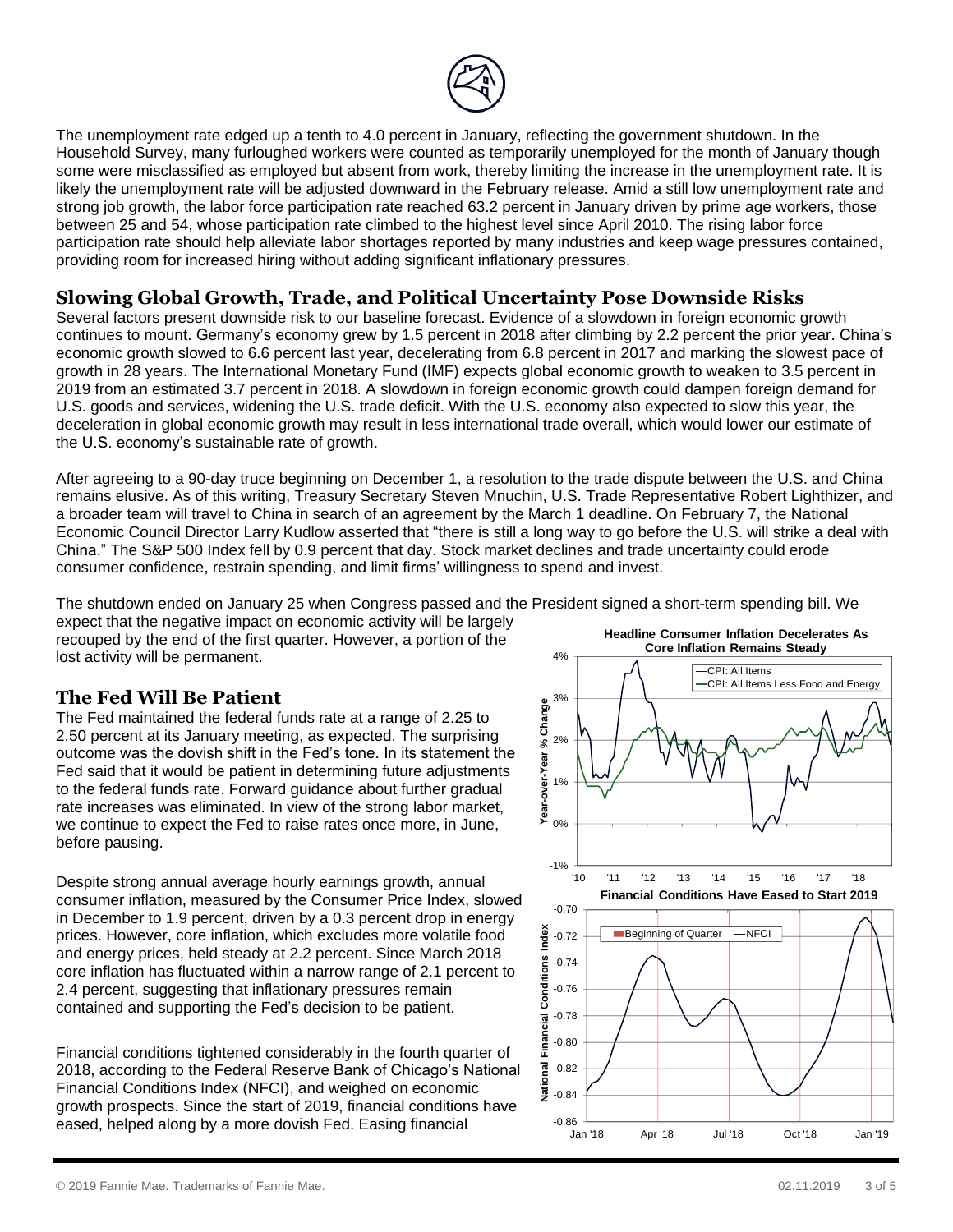conditions support economic growth by lowering borrowing costs and fostering investment. However, they could also encourage excessive debt accumulation backed by over-valued collateral amid an appearance of increased market liquidity.

### **Home Sales in 2019 Look a Lot Like 2018**

In December, sales of existing homes fell 6.4 percent to 4.99 million (seasonally adjusted annualized rate), the first time since November 2015 that sales were below the 5.0 million level. In November, new home sales rose by 16.9 percent to 657,000.

Home buying conditions are trending in a favorable direction. A strong labor market supports housing demand and an 18-basis point decline in mortgage rates over January, as well as slower house price appreciation, supports affordability. Annual growth in the Federal Housing Finance Agency's Purchase-Only House Price Index remained at 5.8 percent in November, staying below 6.0 percent for the second consecutive month after exceeding or equaling 6.0 percent for the prior two years. Fannie Mae's Home Purchase Sentiment Index (HPSI) increased 1.2 points in January to 84.7, suggesting potential buyers are a bit more optimistic. However, the HPSI remains 4.8 points below its level from a year ago.

Consistent with slower annual house price appreciation, the inventory of existing homes for sale (not seasonally adjusted) rose from a year ago for the fifth consecutive month in December to the fastest annual growth rate since October 2014. The months' supply of homes rose to 3.7 months in December from 3.2 months in December 2017. However, a reading below 6.0 months typically indicates a shortage. The number of new homes for sale rose 15.1 percent over the year ending in November and the months' supply rose from 4.9 months last November to 6.0 months this November.





Single-family construction is expected to end the year on a soft note. Single-family starts fell 4.6 percent to 824,000 in November. While the government shutdown has delayed further updates on new residential construction, single-family permits, which typically lag starts by approximately one month, rose only 0.1 percent in November to a seasonally adjusted annual rate of 848,000.

Pending home sales fell 2.2 percent in December, suggesting that weakness in existing home sales will continue early in 2019 in spite of favorable home buying conditions. However, a 12.8 percent increase in average purchase mortgage applications in January offers some hope for home sales entering the spring buying season. In recent weeks, purchase mortgage applications have returned a portion of these gains, suggesting that any jump in home sales may be short-lived.

Our February forecast downgraded home sales and thus contributed to lower expectations for purchase mortgage originations in 2018 and 2019. Expected purchase mortgage originations were revised lower in 2018 and 2019 to \$1.147 trillion and \$1.181 trillion, respectively. Projected refinance originations were raised to \$431 billion in 2019 in response to our modestly lower interest rate forecast. The 30-year fixed mortgage rate in 2019 is now expected to average 4.4 percent, one-tenth below our January forecast. On net, we lowered our expectation for total single-family mortgage originations by approximately \$3 billion to \$1.611 trillion, which is 0.2 percent above the \$1.608 trillion in total single-family originations in 2018.

For information on multifamily market conditions, please see the **February 2019 Multifamily Market Commentary**.

Note: Projected single-family mortgage origination volumes are as of February 15, 2019.